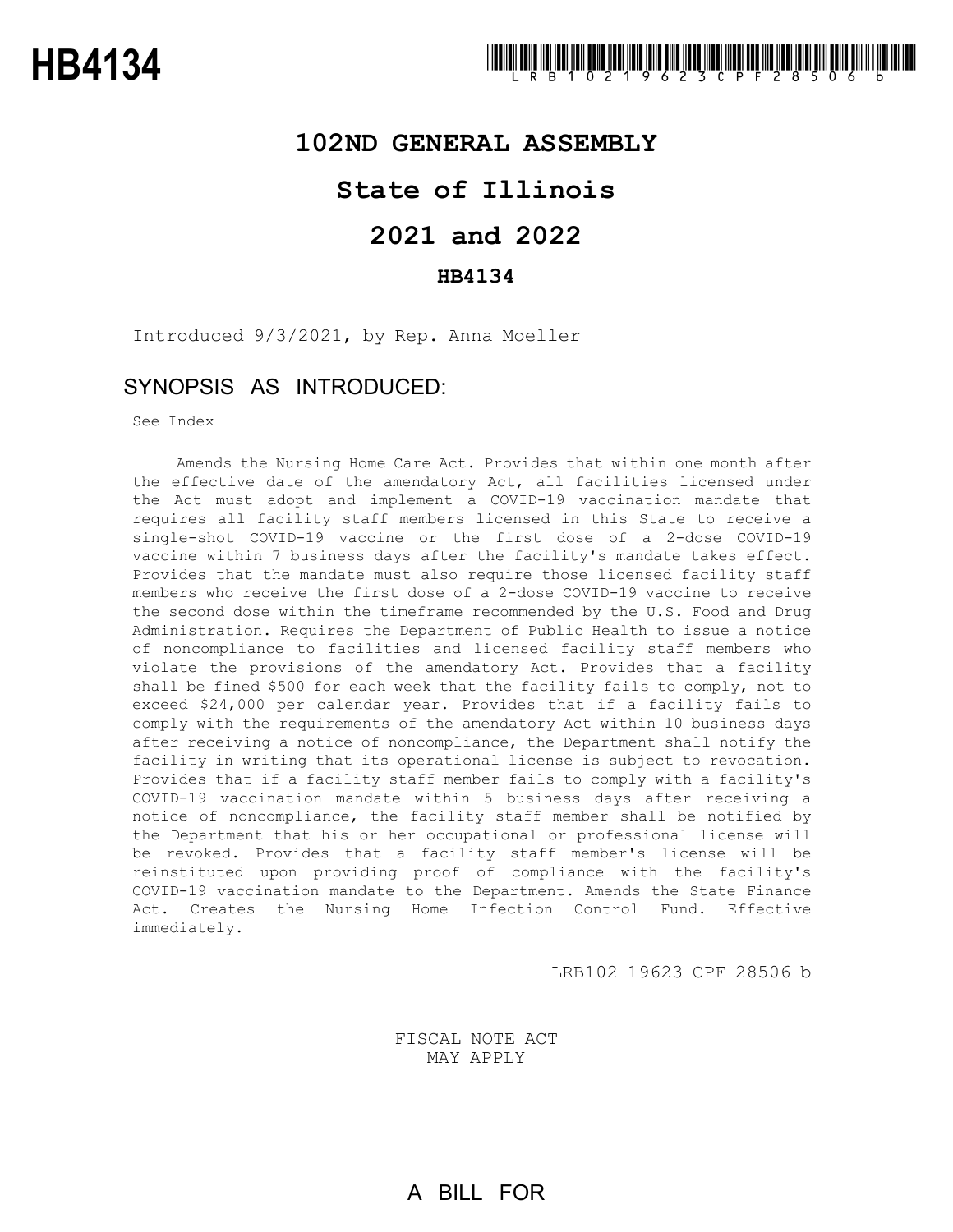1

AN ACT concerning regulation.

#### **Be it enacted by the People of the State of Illinois, represented in the General Assembly:** 2 3

Section 5. The State Finance Act is amended by adding Section 5.942 as follows: 4 5

(30 ILCS 105/5.942 new) 6

Sec. 5.942. Nursing Home Infection Control Fund. The Nursing Home Infection Control Fund is created as a special fund in the State treasury. The Fund shall consist of moneys obtained from fees collected by the Department of Public Health under Section 3-325 of the Nursing Home Care Act and moneys appropriated to the Department of Public Health for the purpose of infection control in facilities licensed under the Nursing Home Care Act. Subject to appropriation, moneys in the Fund shall be used by the Department of Public Health to carry out the aforementioned purpose and for no other purpose. All interest earned on moneys in the Fund shall be deposited into the Fund. 7 8 9 10 11 12 13 14 15 16 17 18

#### Section 10. The Nursing Home Care Act is amended by adding Section 3-325 as follows: 19 20

21

(210 ILCS 45/3-325 new)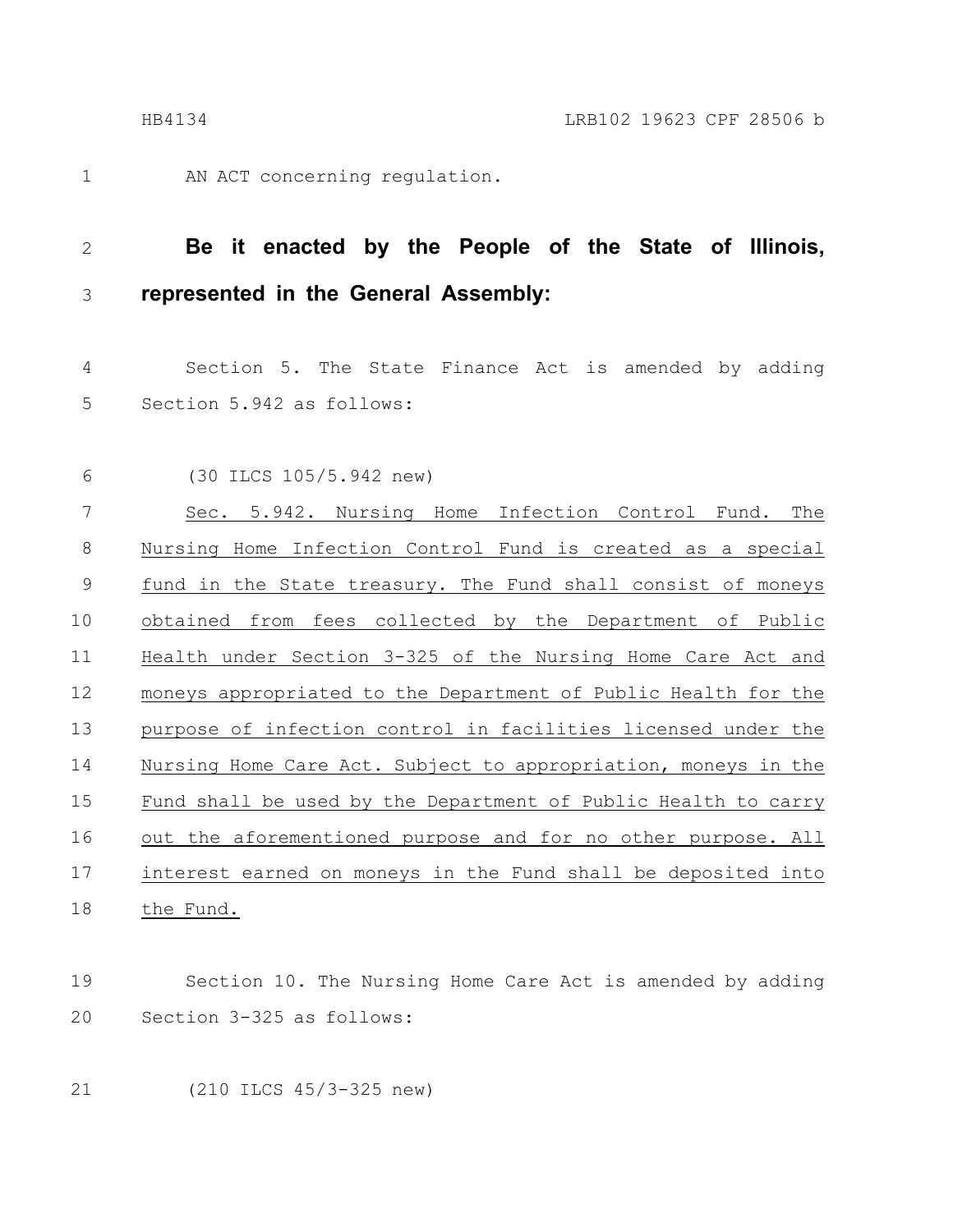| $\mathbf{1}$    | Sec. 3-325. COVID-19 vaccination mandate; penalties.            |
|-----------------|-----------------------------------------------------------------|
| $\overline{2}$  | (a) Within one month after the effective date of this           |
| 3               | amendatory Act of the 102nd General Assembly, all facilities    |
| $\overline{4}$  | licensed under this Act must adopt and implement a COVID-19     |
| 5               | vaccination mandate that requires all facility staff members    |
| 6               | licensed in this State to receive a single-shot COVID-19        |
| $7\phantom{.0}$ | vaccine or the first dose of a 2-dose COVID-19 vaccine within 7 |
| 8               | business days after the facility's mandate takes effect. The    |
| $\overline{9}$  | mandate must also require those licensed facility staff         |
| 10              | who receive the first dose of a 2-dose COVID-19<br>members      |
| 11              | vaccine to receive the second dose within the timeframe         |
| 12              | recommended by the U.S. Food and Drug Administration. The       |
| 13              | requirements of this Section shall remain in effect for the     |
| 14              | duration of a disaster proclamation, and any subsequent         |
| 15              | disaster proclamation, issued by the Governor in response to    |
| 16              | the COVID-19 public health emergency.                           |
| 17              | (b) Upon discovering that a facility has failed to adopt        |
| 18              | and implement a COVID-19 vaccination mandate as required under  |
|                 |                                                                 |

subsection (a), the Department shall issue a written notice to the facility informing the facility that it must comply with subsection (a) within 5 business days after receipt of the notice. If the facility does not comply with subsection (a) within the 5-day period, then the facility shall be fined \$500 for each week that the facility fails to comply, not to exceed \$24,000 per calendar year. 19 20 21 22 23 24 25

(c) If a facility does not comply with subsection (a) 26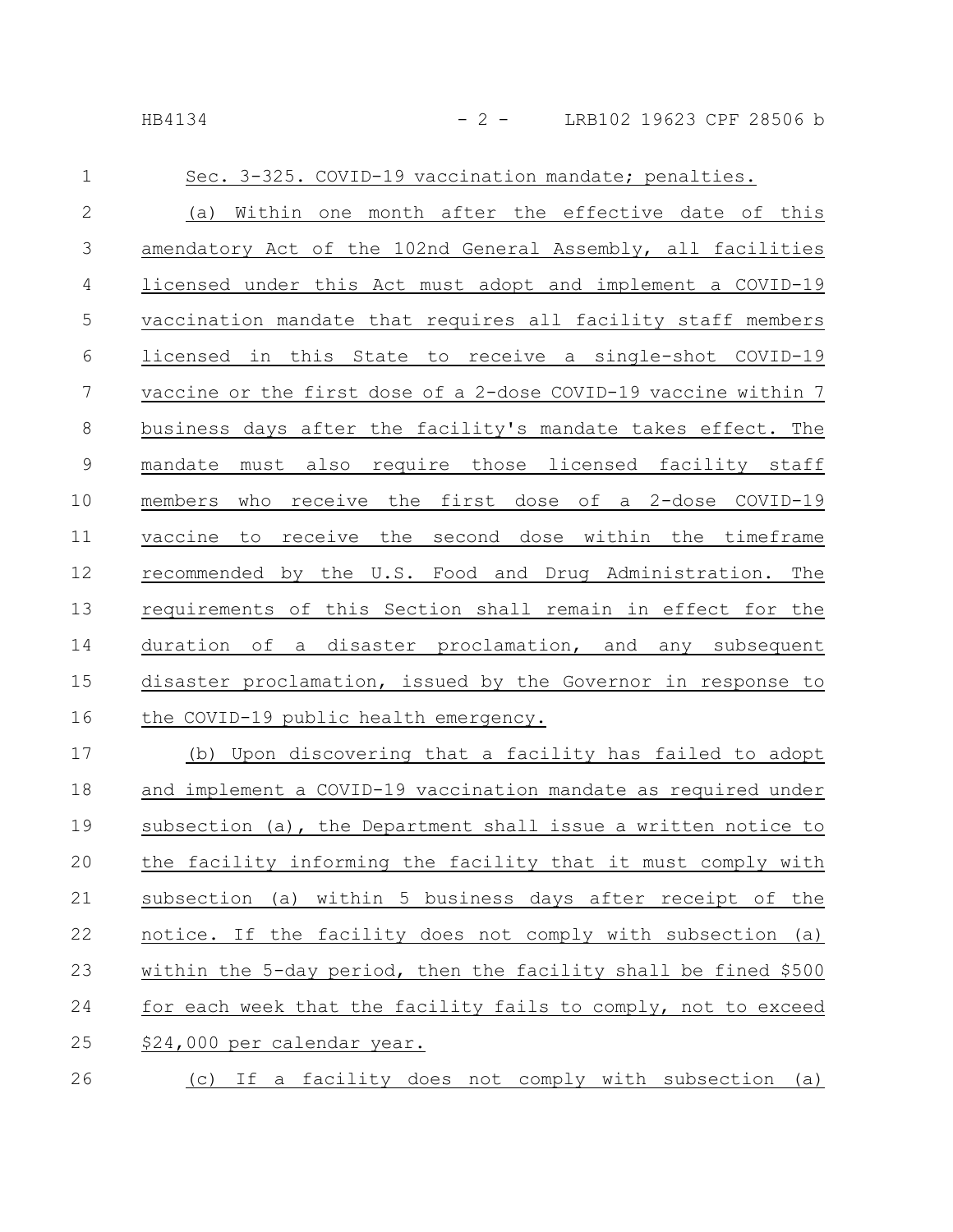within 10 business days after receiving notice from the Department under subsection (b), the Department shall notify the facility that its operational license will be revoked if it does not comply with subsection (a) within 3 business days after receiving the notification required under this subsection. 1 2 3 4 5 6

(d) Upon discovering that a licensed facility staff member has failed to comply with a facility's COVID-19 vaccination mandate, the Department shall issue a written notice to the staff member informing the staff member that he or she must comply with the facility's COVID-19 vaccination mandate within 5 business days after receipt of the notice. 7 8 9 10 11 12

(e) If a licensed facility staff member does not comply with a facility's COVID-19 vaccination mandate within 5 business days after receiving notice from the Department under subsection (d), the Department shall notify the staff member that his or her occupational or professional license will be revoked if he or she does not comply with the policy implemented under subsection (a) within 3 business days after receiving the notification required under this subsection. A facility staff member's license will be reinstituted upon providing proof of compliance with the facility's COVID-19 vaccination mandate to the Department. 13 14 15 16 17 18 19 20 21 22 23

(f) Fines collected by the Department under this Section shall be deposited into the Nursing Home Infection Control Fund created under Section 5.942 of the State Finance Act. 24 25 26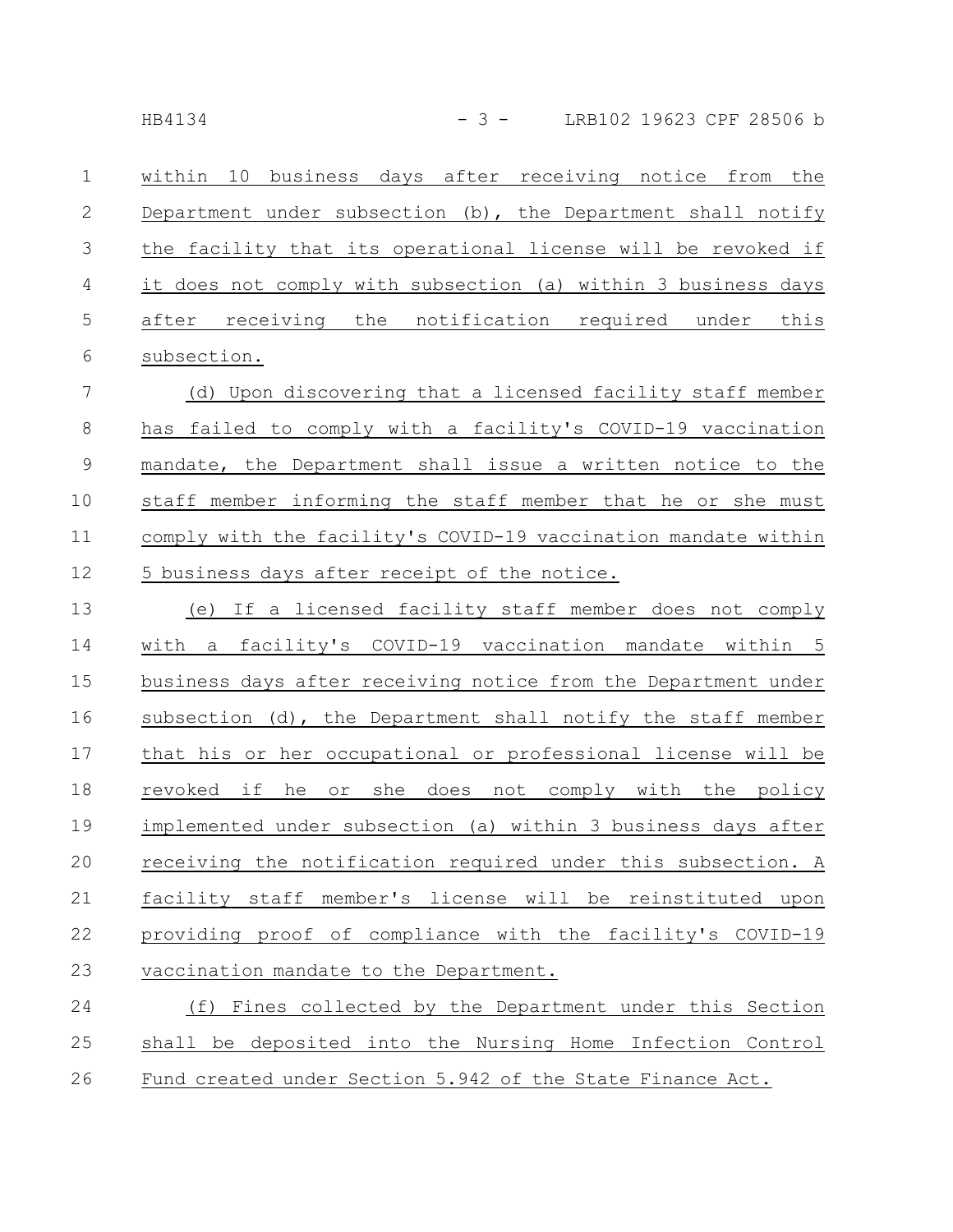HB4134 - 4 - LRB102 19623 CPF 28506 b

(g) The Department may adopt rules to implement this Section. 1 2

Section 99. Effective date. This Act takes effect upon becoming law. 3 4